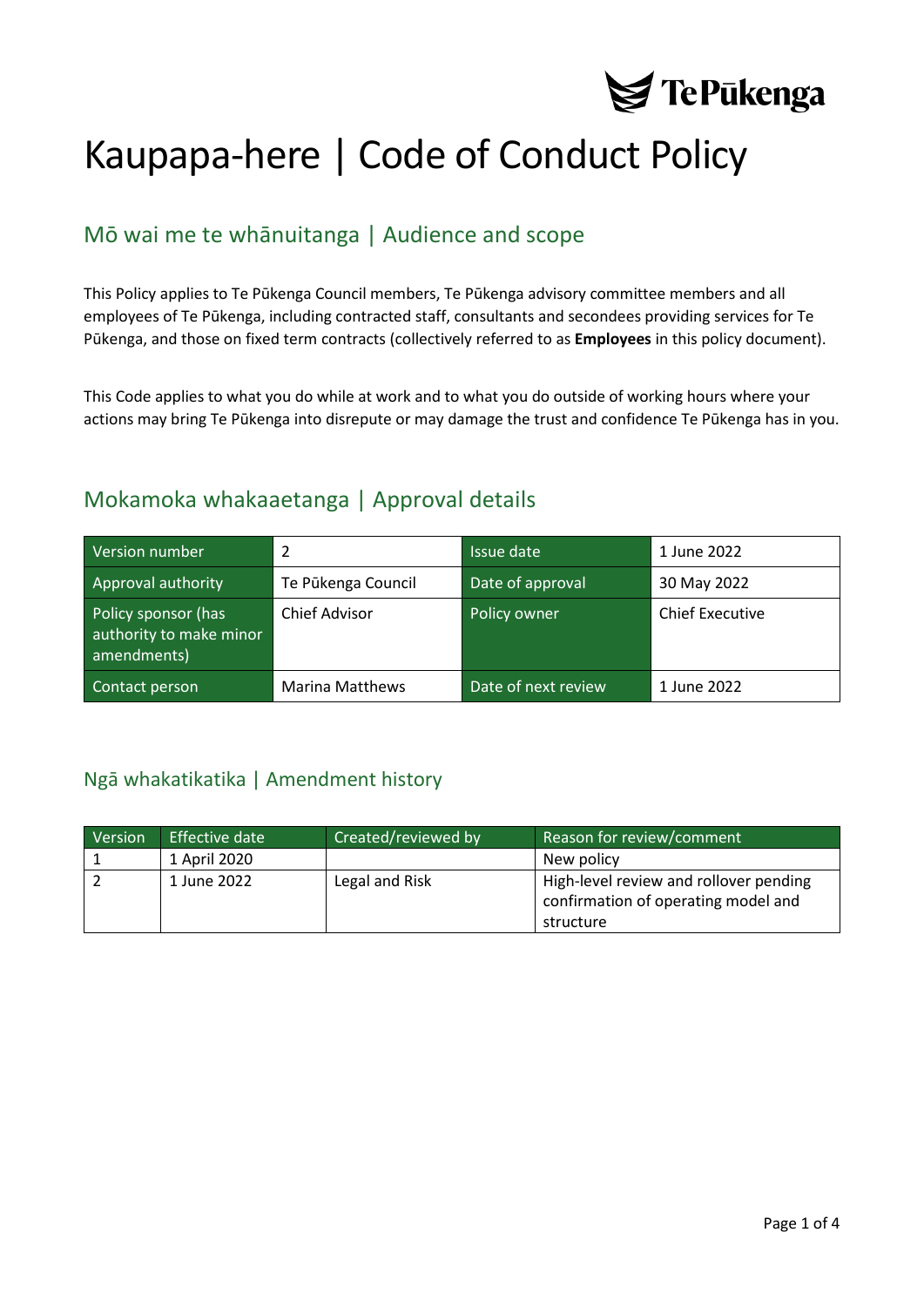

## Ngā Ihirangi | Table of Contents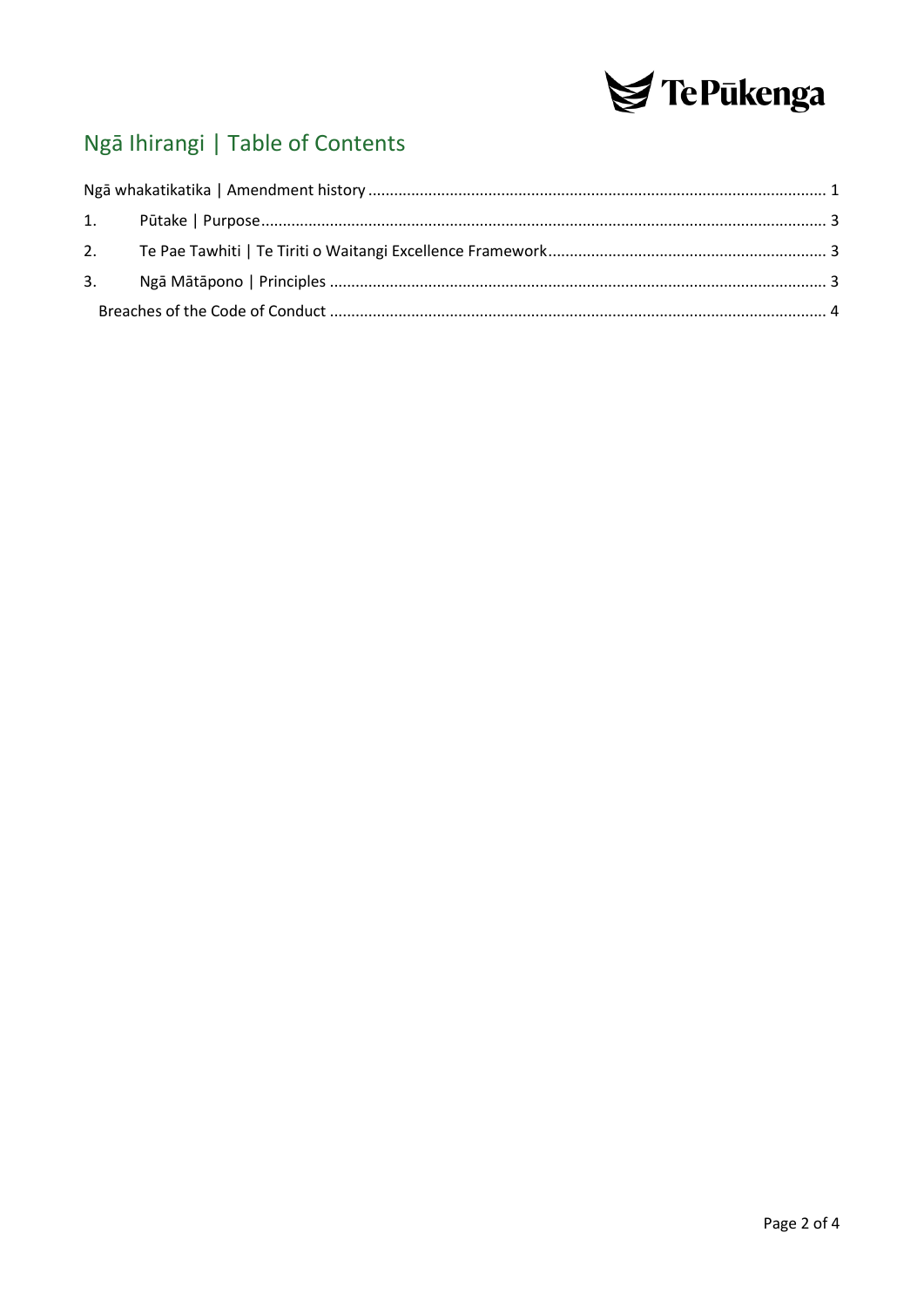

## **Kaupapa-here | Code of Conduct Policy**

#### <span id="page-2-0"></span>1. Pūtake | Purpose

The purpose of this policy is to ensure all of Te Pūkenga act with a spirit of service to the community and meet the same high standards of integrity, and conduct in everything we do.

#### <span id="page-2-1"></span>2. Te Pae Tawhiti | Te Tiriti o Waitangi Excellence Framework

The Council of Te Pūkenga acknowledges that this Policy has been adopted while there is ongoing work being carried out to consider how Te Pae Tawhiti - Te Tiriti o Waitangi Excellence Framework should be fully embedded in the Policy. The Council notes that Te Pūkenga is still on its transition journey and, as it matures, this Policy and others will be reviewed to ensure they align with the new Operating Model and reflect Te Pae Tawhiti best practice.

#### <span id="page-2-2"></span>3. Ngā Mātāpono | Principles

- 3.1. Te Pūkenga expects you to take personal responsibility for ensuring you conduct yourself with integrity and respect, act in the best interests of Te Pūkenga, and in accordance with the law. You are also expected to:
	- a) Deal with Te Pūkenga openly and in good faith and act with integrity.
	- b) Honestly and diligently carry out the responsibilities of your role and any related responsibilities to a high professional standard.
	- c) Be absent from the workplace only with proper authorisation.
	- d) Act at all times in a way that promotes and protects the business, reputation and relationships of Te Pūkenga.
	- e) Disclose any situation which has the potential to impact on the business, reputation, and relationships of Te Pūkenga, including any conflict of interest, convictions, criminal charges (actual or pending), bankruptcy or other related matters.
	- f) Disclose any loss of licence, or suspension or other restriction which may be placed on your licence (if you drive in the course of performing your duties).
	- g) Refrain from allowing personal interests, relationships, or beliefs to adversely affect the conduct of your work.
	- h) Treat colleagues and others fairly and with respect and seek to resolve any conflicts early.
	- i) Respect equity and diversity and value people's cultural backgrounds.
	- j) Maintain standards of behaviour, language and dress that are appropriate to the workplace and uphold the professional image of Te Pūkenga.
	- k) Take all reasonable precautions while at work to ensure your own safety and the safety of others.
	- l) Be fit for work and free from impairment or influence of drugs (illegal, prescription and/or nonprescription) and alcohol while carrying out the responsibilities of your role.
	- m) Refrain from consuming or possessing illegal drugs or unauthorised alcohol at your place of work.
	- n) Maintain a high standard of dress.